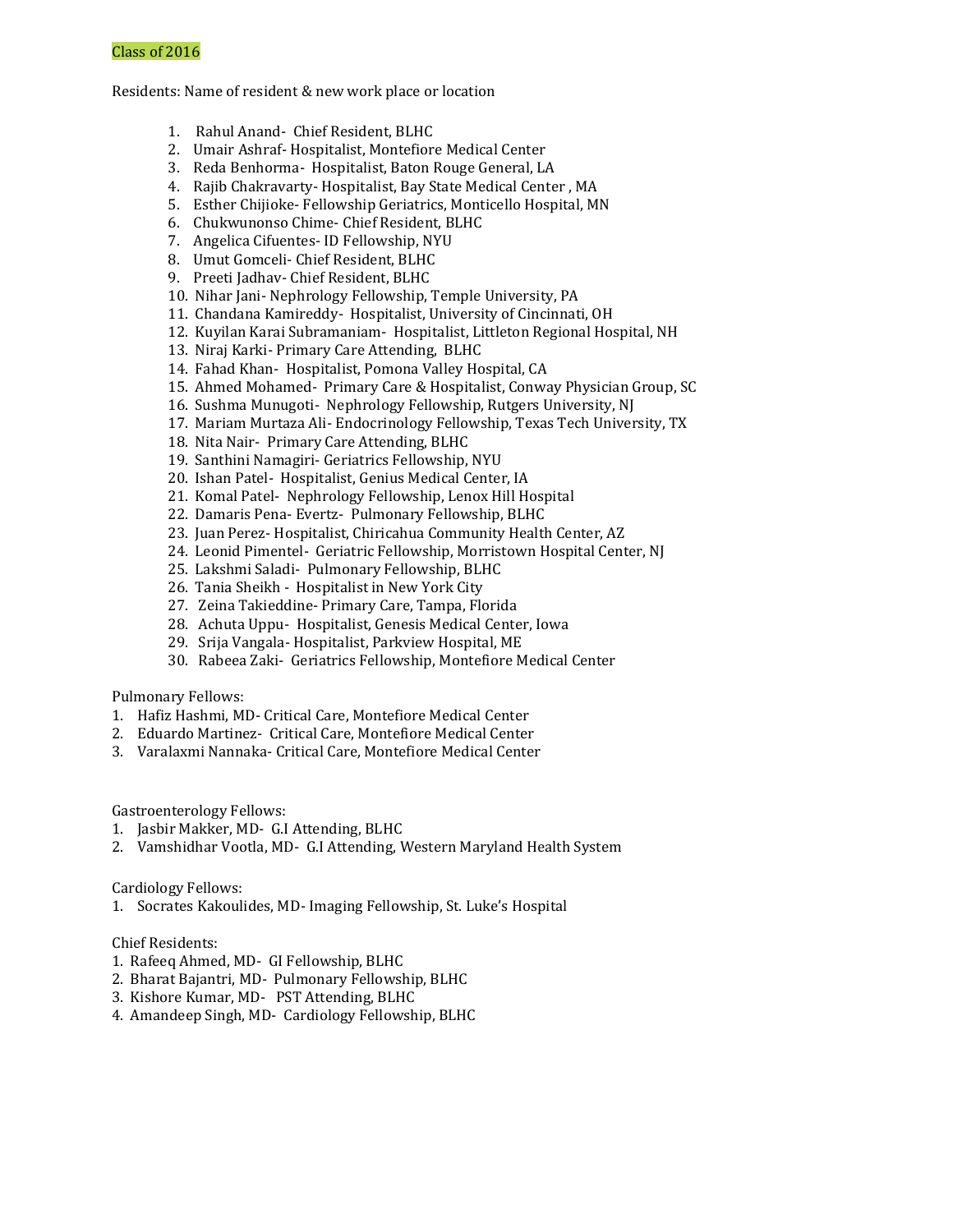Residents: Name of resident & new work place or location

- 1. Ali Ahmed- Hospitalist, Lutheran Hospital, Indiana
- 2. Rafeeq Ahmed- Chief Resident, BLHC
- 3. Raza Alvi-
- 4. Prasanthi Arety- Hospitalist, Citizens Medical Center, TX
- 5. Hafiza Arshad- Pulmonary Fellowship, BLHC
- 6. Bibi Ayesha- Rheumatology Fellowship, University of Iowa Hospitals & Clinics
- 7. Bharat Bajantri- Chief Resident, BLHC
- 8. Aisha Batool- Attending, Peninsula Regional Medical Center, MD
- 9. Vincent Bonilla-
- 10. Sara Bughio- Geriatric Fellowship, North Shore LIJ
- 11. Venkata Chintaluri- Geriatric Fellowship, NYU
- 12. Kishore Kumar- Chief Resident, BLHC
- 13. Deepika Gupta- Hospitalist, St. Joseph Hospital, Bryan Texas
- 14. Kishore Karri- Hospitalist, St. Vincent Hospital, Bridgeport CT
- 15. Muhammad Kashif- Pulmonary Fellowship, BLHC
- 16. Deepthi Kunduru-
- 17. Karomibal Mejia- Cardiology Fellowship, BLHC
- 18. Rashmi Mishra- Pulmonary Fellowship, BLHC
- 19. Manuel Moya- Hospitalist, Hartford Hospital, CT
- 20. Michael Neyman- Hospitalist, Siloam Springs Regional Hospital, AR
- 21. Edva Noel- Hospitalist, Navicent Health, Macon GA
- 22. Olawole Ogunsulire- Hospitalist, Aiken Hospital, SC
- 23. Blas Perez- Attending, Cape Coral Hospital, Florida
- 24. Arpana Pillay- Hospitalist, Reston Medical Center, VA
- 25. Sudhindra Pydimarri- Attending, AECOM, Philadelphia
- 26. Arsalan Rafiq- Cardiology Fellowship, BLHC
- 27. Jorge Ramos- Hospitalist, Baton Rouge, Louisiana
- 28. Jose Rodriguez- Attending, Cape Coral Hospital, Florida
- 29. Wajeeha Saeed- Cardiac Imaging Fellowship, Mass General Hospital, Boston
- 30. Guzal Seyal-
- 31. Neeraj Sharma- Nephrology Fellowship, Rutgers University, NJ
- 32. Aditya Shreenivas- Oncology/Hematology Fellowship, St. Lukes Hospital, NY
- 33. Amandeep Singh- Chief Resident, BLHC
- 34. Aisha Siraj- Cardiology Fellowship, University of Arkansas, Little Rock
- 35. David Terrero- Attending, Mercy Hospital, Des Moines Iowa
- 36. Hongwei Wang-
- 37. Srie Widuri- Hospitalist, Mount Sinai Beth Israel, Brooklyn NY
- 38. Irfan Zeb- Attending, BLHC
- Pulmonary Fellows:
- 1. Nestor Cancio-Morales, MD- Pulmonary Attending Florida
- 2. Mohsin Ijaz, MD- 1yr- Fellowship Critical Care- Montefiore
- Gastroenterology Fellows:
- 1. Harish Patel, MD- G.I Attending, BLHC
- 2. Vinaya Gaduputi, MD- G.I Attending, St. Barnabas Hospital
- Cardiology Fellows:
- 1. Jayanthi Loganathan, MD- Non-Invasive Cardio position, Eastern Cardiology Practice, LI
- 2. Parash Pokharel, MD Cardiologist, Loyola University Medical Center, Illinois
- Chief Residents:
- 1. Naeem Abbas, MD- GI Fellowship, BLHC
- 2. Karomibal Mejia, MD- Cardiology Fellowship, BLHC